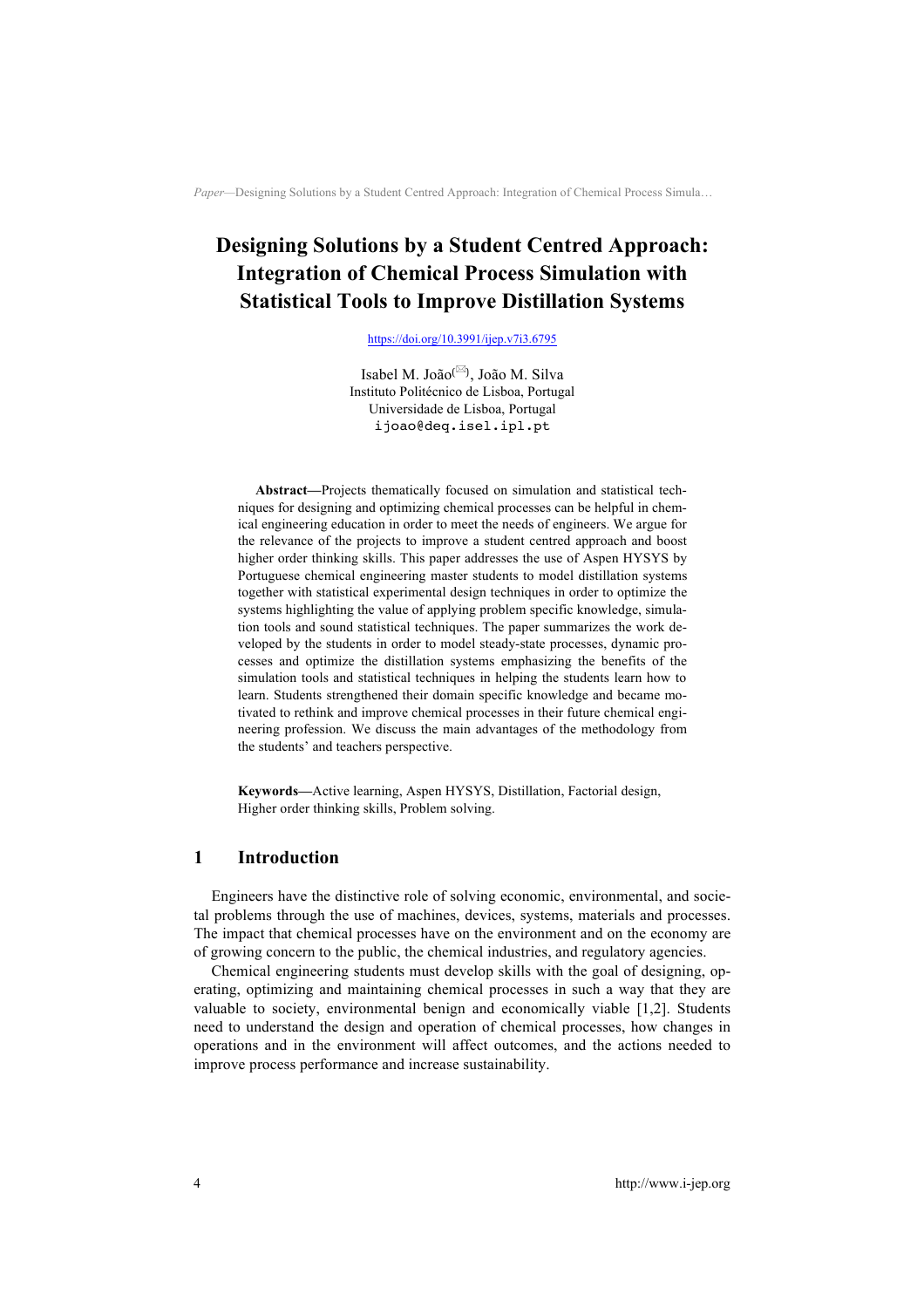Separation is one of the fundamental processes in chemical engineering and most chemical processes involve separation. Therefore, due to their popularity in the chemical process industries, looking at the design and optimization of separation systems is very important [3]. Distillation is the main separation process used in chemical industries for separation of liquid mixtures due to its versatility and ability to large-scale production. Distillation columns are the most commonly used separation units in a refinery and generally in petrochemical and chemical industries [4]. However, distillation is a highly energy intensive process which can make operating costs a concern and also, the environmental impact of such highly energy intensive process a key issue. One of the current and future challenges is to study alternatives in terms of configuration and design of distillation structures that allows improving the efficiency of the process and reducing the energy consumption in order to meet the demands of the energy conscious society [5].

The teaching in a chemical engineering course needs to reflect the challenges that the chemical engineers will face in industry. The final project of a second cycle degree can be an opportunity to instigate the students' way of thinking from the role of being a student to an engineer´s thinking applying known scientific concepts for practical solutions and equipping students with the skills they will need to adapt to change.

In this paper we explore the use of Aspen HYSYS to model the distillation systems and statistical design of experiments (DOE) in order to improve the systems. Improving the systems is not straightforward because the columns may have many different configurations with diverse operating objectives. These leads to several operational degrees of freedom and distinct dynamic behaviors making it difficult to optimize and control, reason why the optimal configuration of distillation systems is a major problem in the design of chemical processes [6].

In two different projects, a case study reported in the literature was presented to the students. The problems selected from literature are complex and require some time and effort to implement. Moreover, they have a focus on novel distillation concepts (i.e. from the students´ perspective) with the goal of meeting the demands of a more sustainable modern society, focusing in the reduction of costs improving ecoefficiency.

The idea is to use a case study reported in the literature as a starting point. This can be a very challenging learner based teaching method bringing new insights into the problems allowing students to explore new issues in an active way providing the opportunity for the development of key skills such as problem solving in real world situations. In the next section we focus on the relevance of the projects to improve a student centred approach. Section 3 presents the procedure for integrating Design of Experiments and Chemical Process Simulation to improve distillation systems. Section 4 presents two projects from a Portuguese chemical engineering master course. The projects were developed according to the procedure described in the previous section. The evaluation of the projects is presented in section 5 as well as the impact on students' learning. The paper concludes with the main advantages of the methodology from the students' point of view as well as some insights from the teachers' perspective.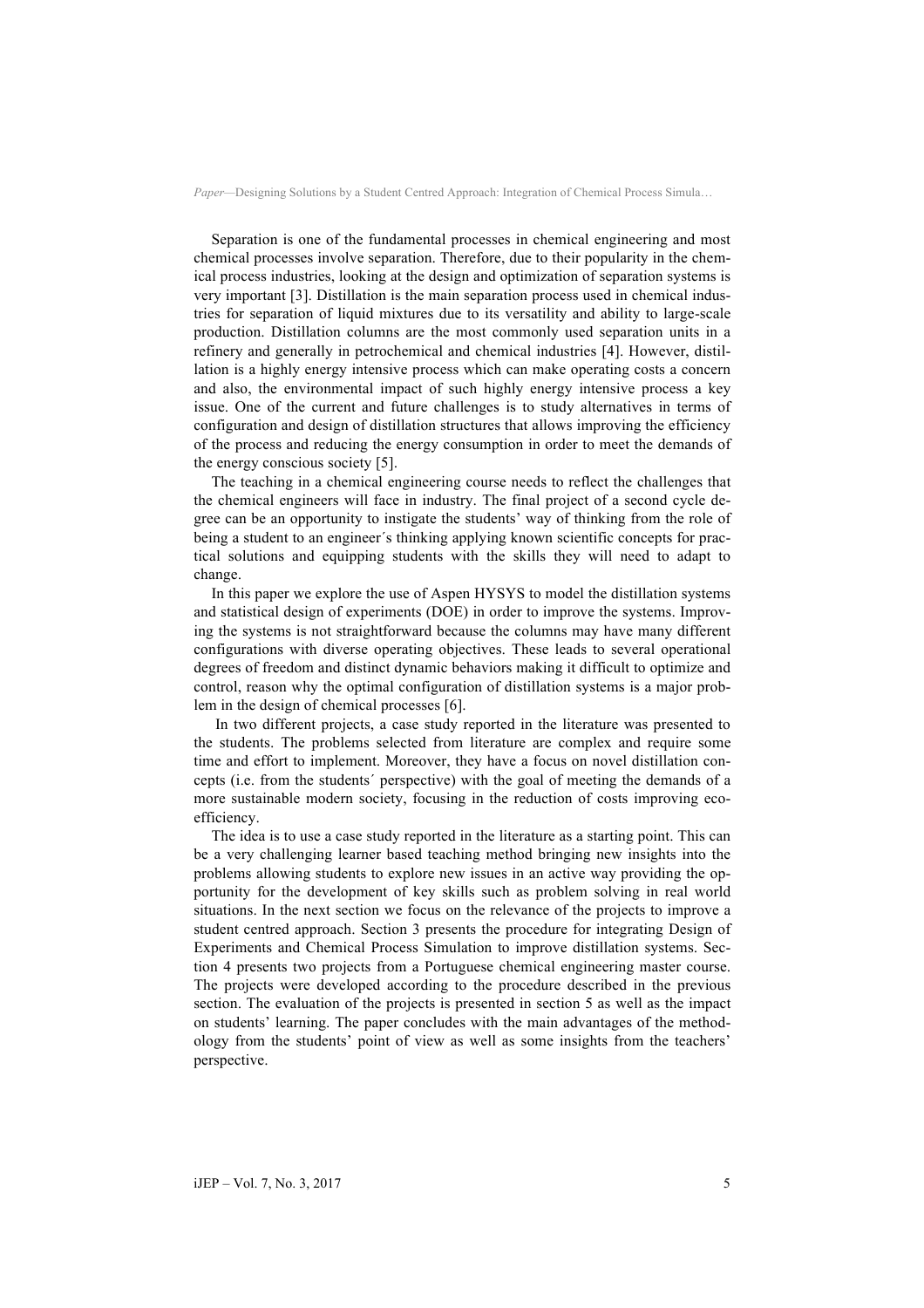### **2 Fostering student centered approach to learning with chemical engineering projects**

After graduate second cycle degree a chemical engineer should be able to learn on his/her own and have an understanding of the impact of engineering solutions in an economic, environmental, and societal context. One effective way to have students learn how to learn is to have students involved in projects which usually require significant faculty time reason why the master project final work is by no doubt very useful to simulate what engineers do in practice.

The Accreditation Board for Engineering and Technology (ABET) as well as other Accrediting bodies such as the European Accreditation of Engineering Programs (EUR-ACE), all agree that design is an essential element of graduate outcomes for an engineering program. The students must have the ability to design and conduct experiments as well as analyze and interpret data, the ability to design systems and processes that meet the desired needs, among others [7].

In the master project students need to do a variety of tasks by themselves and must be engaged with the project in order to be successful. The teacher that is coaching the student must place the responsibility for learning in the shoulders of the student and so the focus should be on what the student do and what the teacher want him/her to accomplish. The teacher will provide the necessary resources, guidance and instruction to the students as they simultaneously develop content knowledge and problemsolving skills. The learning is highly student centered and carried out with the teacher being more of a 'guide' than a formal teacher.

Placing the students in the centre of the learning process is a very enriching learning model [8]. Lambert and McCombs in 1998 [9] and Bransford et al. in 1999 [10] have published books with relevant information about the superiority of student centred and active learning approaches when compared to a conventional teacher centred approach. In a student-centred approach the teacher provide the students with an opportunity to learn independently and coaches the students with the skills they need to do so effectively. Handelsman et al. [11] stated that engaging students in discovery and scientific process improves learning and knowledge retention. Some studies allow concluding that in an active learning environment students' get much greater conceptual understanding, more independence, and greater confidence [12].

The spirit of student-centered learning is also fully reflected in the Engineering Criteria of the Accreditation Board for Engineering and Technology (ABET), whose the approach focuses on learning outcome not on teaching input [13]. Also the Association for Computing Machinery (ACM), and the Institute of Electrical and Electronics Engineers (IEEE), just to refer a few give emphasis to the need to move towards a learner-centred, and technology enhanced learning approaches.

Educational psychologists classify learning objectives into three domains: cognitive (knowledge, mental skills, processing of information), affective (attitudes and feelings) and psychomotor (manipulative or physical skills). The most prevailing in the cognitive domain is the so-called Bloom taxonomy first published in 1956 [14].

The project contributes to improve the student independency in learning and students acquire knowledge from a variety of sources and subject to their own critical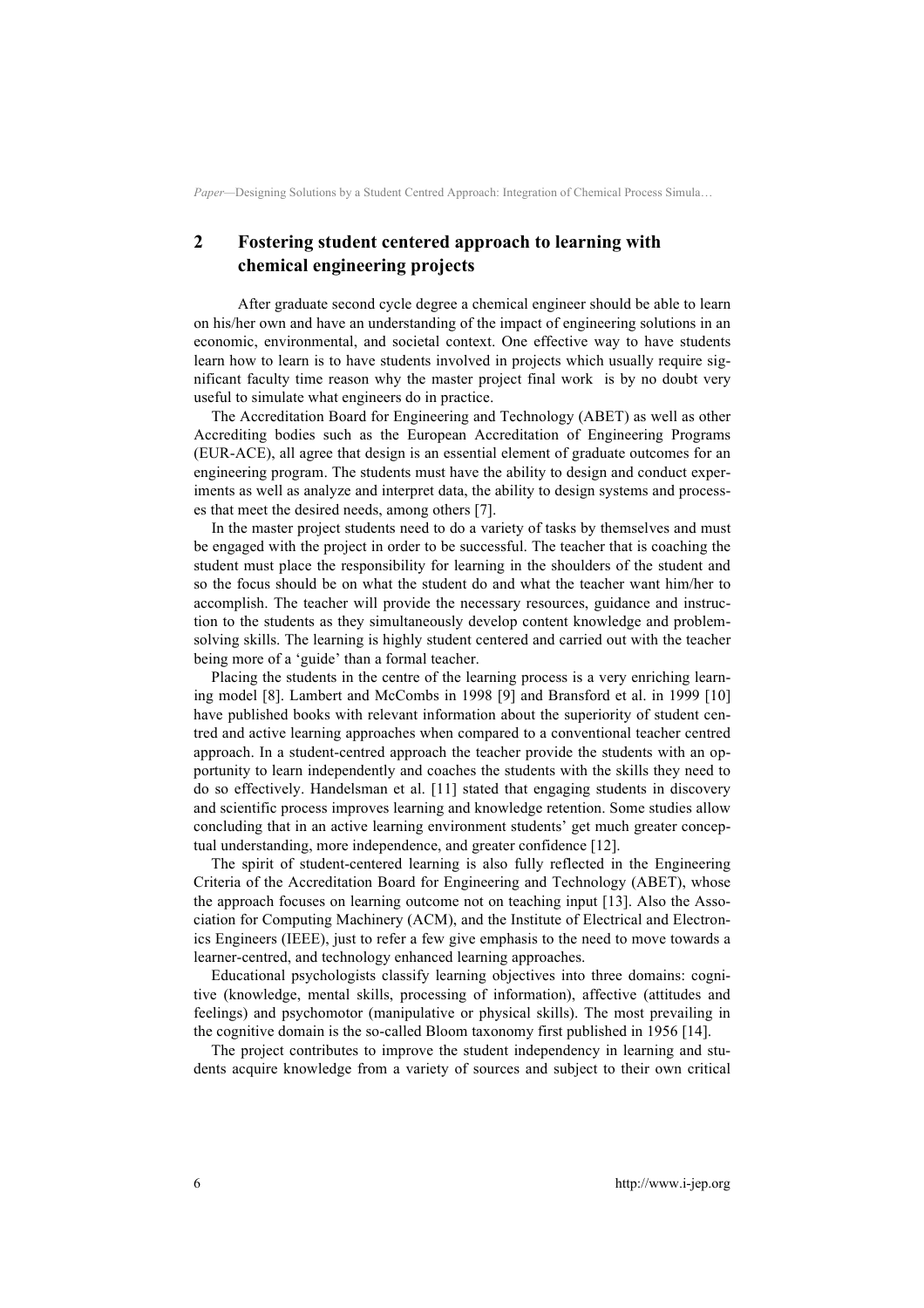evaluation having the opportunity to improve higher order thinking skills. By a student centred approach the students identify the design problem, organize the ideas and develop some representations of the problem (i.e. analyze), and also choose the working conditions, the course of action, testing designs (i.e. evaluate) and design and optimize solutions (i.e. create). According to fig. 1 the student learning cognitive domain relates to the capacity to think or one's mental skills as originally defined by Bloom et al. [14] and revised by Anderson et al. [15]. The final project will encourage higher order thinking and will foster deep conceptual understanding because the strategy is to encourage students to think and to learn by thinking.



**Fig. 1.** A revision of Bloom´s taxonomy for the cognitive domain, adapted from [15].

The role of the teacher in the master final project is more to act as a facilitator creating and managing tasks that will empower student centred learning. The role of the teacher is crucial to involve and motivate students to learn on their own, to use initiative, and to test out and apply what they have learnt.

# **3 Student centered approach supported by computer simulation packages and statistical tools**

Recent proliferation in computer simulation and modelling makes it simple to use computer aided learning into teaching practices at chemical engineering. According to Glassey et al. [16] computer aided learning packages can be useful tools in supporting the development of important professional attributes as they enable students to explore and gain experience of new software environments in subject-specific context. The many advantages of chemical process simulation software makes it particularly appropriate to support student centred learning. Chemical process simulators can facilitate experimentation in real world settings. The Aspen HYSYS software aids students in learning how to use a chemical process simulator and how a process simulator is able to model quite a lot of chemical process units. The use of statistical tools along with chemical simulation packages allows to closely relating statistics as a scientific tool for solving real world problems. A review of the literature in statistical Fig. 1. A revision of Bloom is taxonomy for the cognitive domain, adapted from [15].<br>
The role of the teacher in the master final project is more to act as a facilitator reading and managing tasks that will empower studen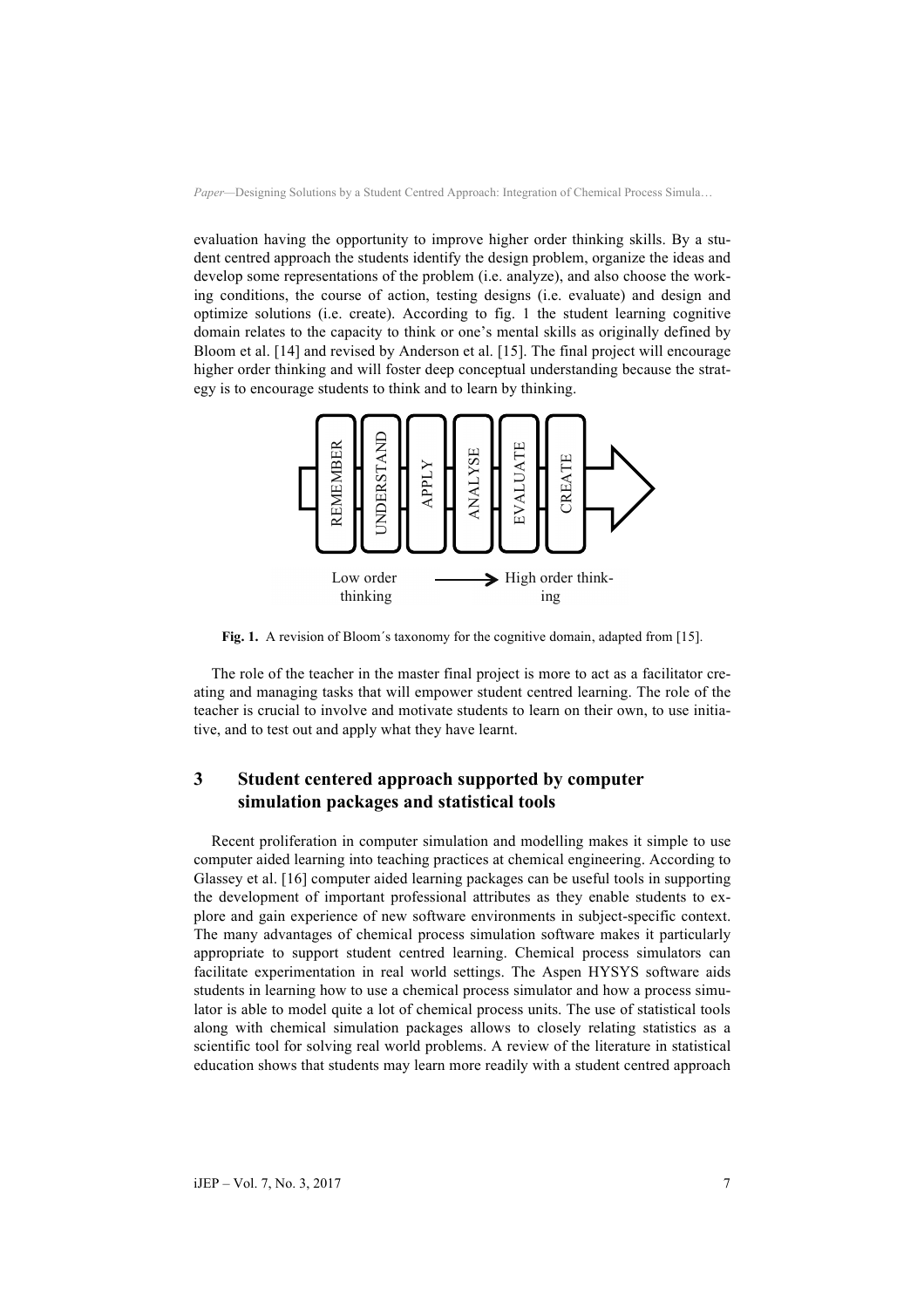as compared to the traditional passive lecturing style [17-19]. Some authors realized that students sometimes develop misconceptions while studying statistics and so it is important that students might be confronted with their erroneous thoughts to remedy such misconceptions [20,21].

The use of chemical process simulation software is very important to optimize chemical processes in industry and, in the specific case of distillation, enables a simple and quick conceptual design of distillation structures in order to make separations of chemical mixtures.

It is of utmost importance that chemical engineering students known how to use simulation software to the rapid conceptual design of distillation schemes for the separation of chemical mixtures. The students are engaged to use software like Aspen HYSYS in a problem based learning environment to assess the limits of feasible separations for individual columns and also to design and operate advanced distillation structures for the separation of mixtures with non-ideal vapour-liquid equilibrium. The students should also understand the dual perspectives of steady state simulation and also dynamic simulation. It is worth to mention that traditional distillation design textbooks have focused predominantly on the steady state design and economics aspects of distillation. However, it is also desirable that the students learn how to deal with such issues as dynamic simulation in face of disturbances in order to develop effective control structures [22].

The design of experiments (DOE) is a strategy of planning, conducting, analysing, and interpreting experiments, in order to take valid conclusions effectively and economically. However, the application of DOE by chemical engineers in industry is quite limited due to the lack of statistical knowledge in experimental design techniques [23]. There are some examples concerning engineering students with statistical design of experiments by active learning projects [24].

Through the use of real case studies our master chemical engineering students are encouraged to use experimentation (DOE) by simulation as an important part of the learning process. The procedure for integrating design of experiments and simulation with Aspen HYSYS to improve distillation systems is illustrated in Fig.2. The starting point in order to design and optimize a distillation system using statistical tools and modular simulators consists in choosing a real case study, a distillation system to further optimize. After the selection of a case study from the literature the students need to implement and simulate the distillation system, in order to establish the initial conditions which are the conditions described in the literature (see Fig.2).

By using this type of tools students learn to be conscious of what information they already know about the problem in hands, what information they need to know to solve the problem and the strategies to use. The articulation of such thoughts helps students become more effective problem solvers and self-directed learners [25].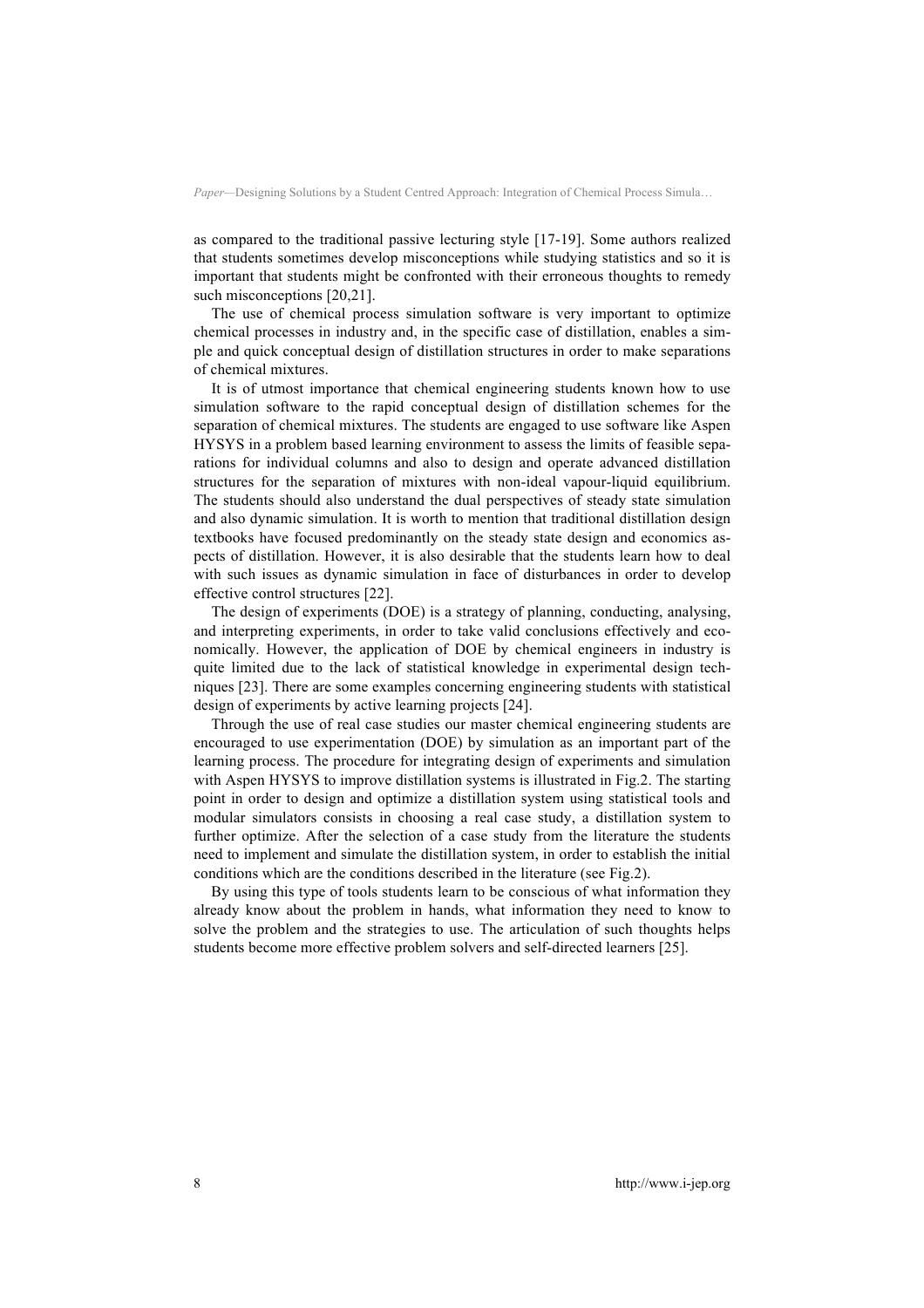

**Fig. 2.** Flowsheet for the design and improvement of distillation Systems integrating Aspen HYSYS and DOE.

# **4 Design and improvement of distillation systems – two projects from a Portuguese chemical engineering master course**

The selected problems are based on distillation since this remains the primary separation process used in industry for the separation of liquid mixtures. The challenge of both projects are to study alternatives in terms of configuration and design of distillation structures to improve the efficiency of the process and reduce energy consumption which is of growing concern nowadays.

Two different case studies were given to the students involving distillation processes with thermal coupling. Despite the high potential of the distillation process with thermal coupling economic benefits, a lack of reliable design methods has contributed for the low number of commercial solutions [26].

Therefore, it is still a challenging task for engineers to define near optimal design conditions for those systems in a simple and efficient manner in the initial stage of the design procedure. Several distinct configurations of thermal coupling systems can be implemented in commercial process simulators, but the challenge is to find optimal or near optimal solutions for the problem due to the large number of design variables of those systems which lead to tedious iterative simulations in order to find a proper structure.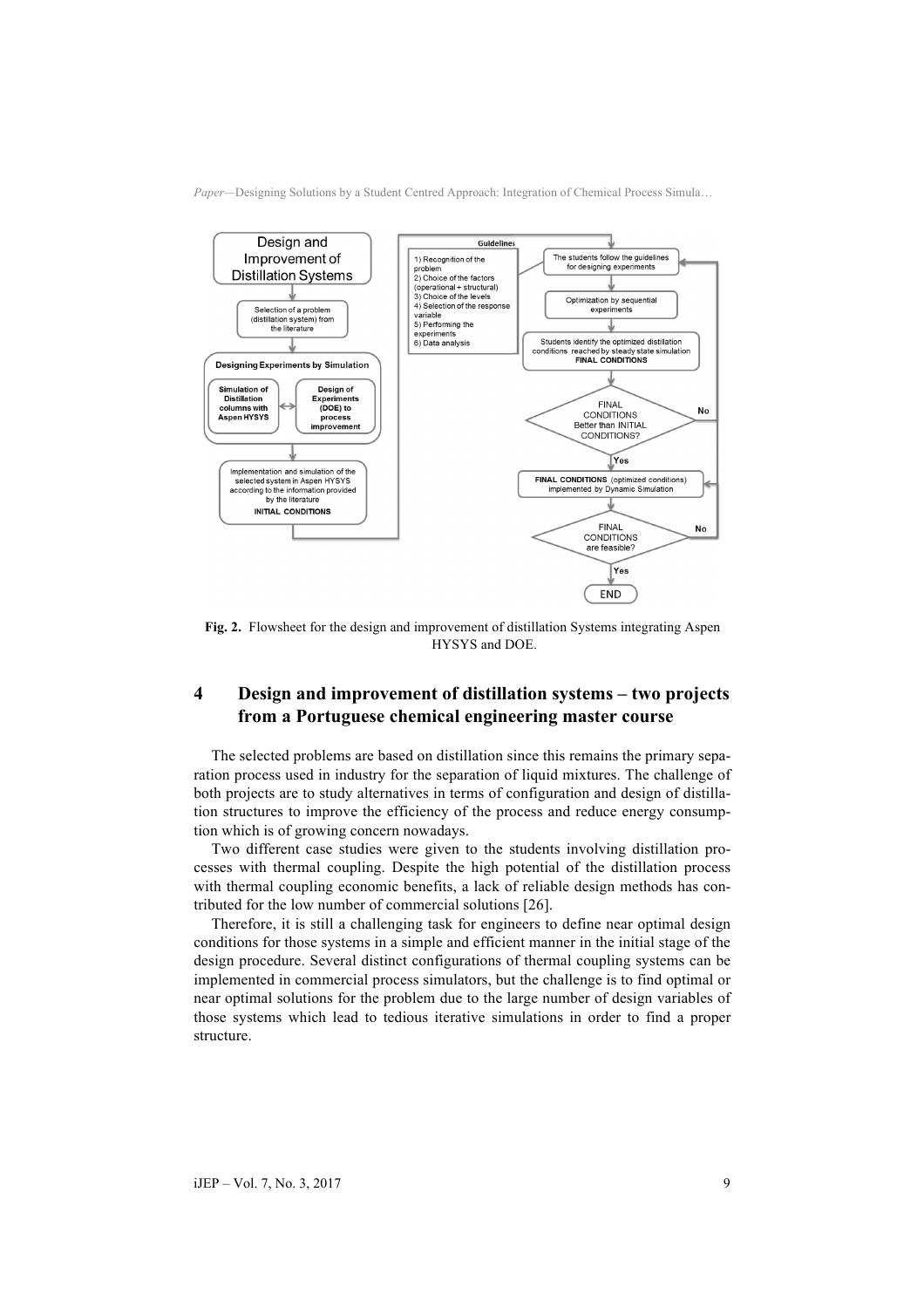#### **4.1 Project I**

This case consists of studying the optimal conditions for the fully thermally coupled distillation columns, FTCDC, through process simulation with Aspen HYSYS and statistical experimental design to separate a mixture of 2-methylpropan-1-ol, butan-1-ol and butan-2-ol. To implement the initial conditions, the student started the design using the methodology proposed by Triantafyllou and Smith [27], using the preliminary design equations based on short-cut Fenske-Underwood-Gilliland-Kirkbride method (FUGK) to find the initial configuration for the Petlyuk column. The design was implemented in Aspen HYSYS v7.3 and for the computation of the thermodynamic properties it was used the UNIQUAC model with the binary parameters from the Aspen HYSYS database. A prefractionator followed by a product column characterizes this system. The first step of the design procedure applied the short-cut distillation method (FUGK) to obtain a first approximation for the Petlyuk structure. In this step, the student was able to identify the values, work levels, for the main variables of this system and implemented a new structure consisting on an absorber, which corresponds to the prefractionator, and a distillation column. The student followed the guidelines for designing the experiments and identified the main design factors which were aggregated into two types: six structural factors and two operational factors. In the present case the student identified a total of 8 factors and concluded that would need a total of 256 simulations (experiments) in order to perform all the combinations which would be rather time consuming. In order to reduce the number of simulations and assuming the sparsity of effects principle a fractional factorial design was selected to obtain information on the main effects and low order interactions. The fractional factorial chosen was  $2_{\text{IV}}^{8-4}$ . This design only requires 16 experiments reducing considerably the number of runs required for a full factorial experiment. In order to interpret the results of fractional factorial designs it is necessary to take into account the alias relationships [28]. The response variable selected was the total cost obtained with the Aspen Economic Evaluation using the default definition [29]. With this tool, it is possible to obtain a rapid estimation of the capital and operational cost of each run. After performing the 16 experiments, the effects were estimated and a normal probability plot of the effects was built, in order to graphically judge the relevance of the factors and interactions. After ANOVA computation the student concluded that a total of 4 factors and 3 interactions affect significantly the total cost (response variable), a result tested with ANOVA. After performing the fractional factorial design for process characterization the next step was the process optimization in order to find the set of conditions that result in the lowest total cost. In order to optimize the student decided to use the method of steepest descent, which is a procedure for moving sequentially along the path of steepest descent that is in the direction of the minimization of the response. A second cycle of simulations were performed varying the factors considered significant. The experiments were conducted along the path of steepest descent. After that, a third designed experiment was performed in order to further move along the path of steepest descent. After the whole process of optimization done sequentially, the final conditions of all factors (structural and operational variables) in order to minimize the total cost were deter-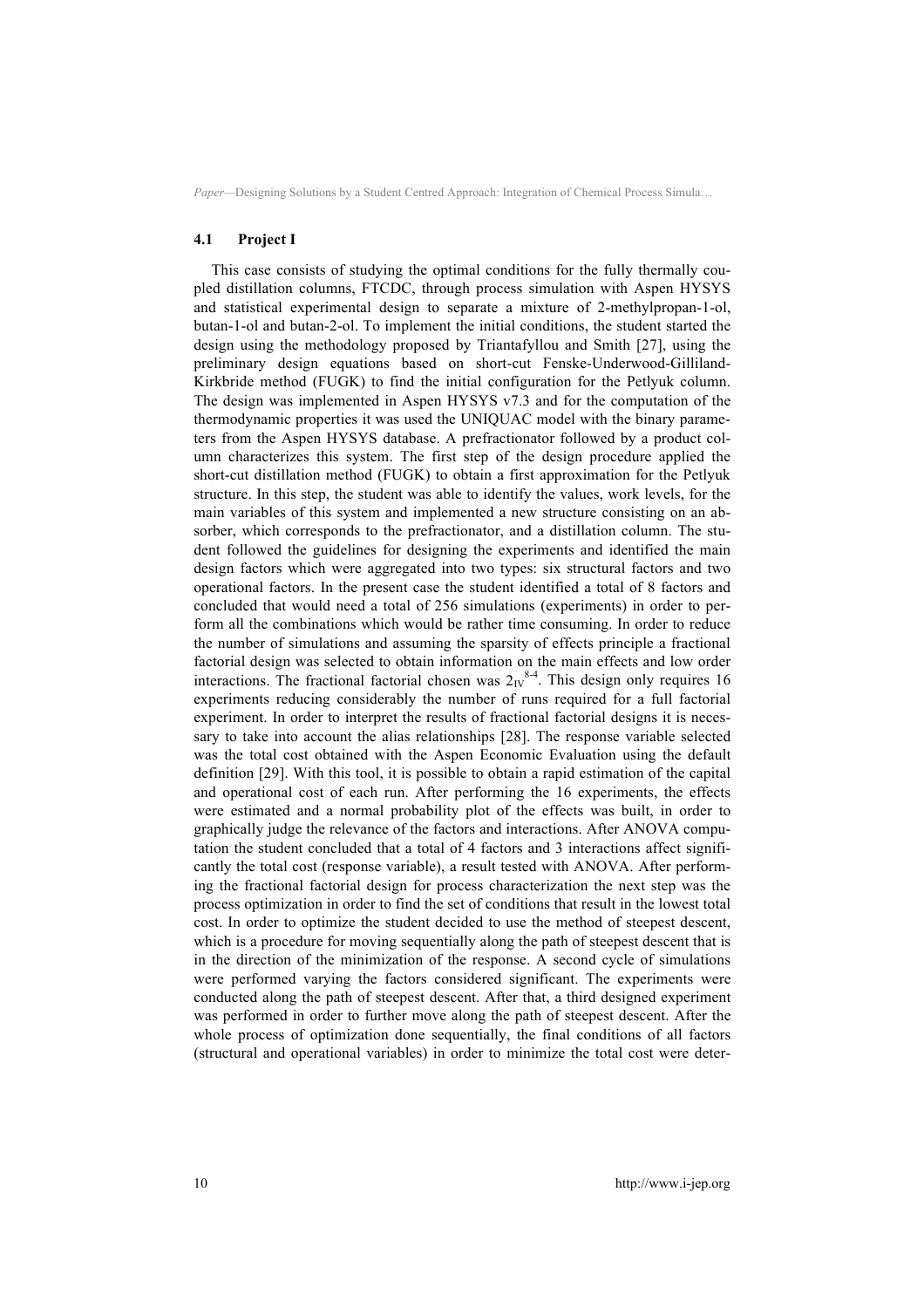mined. The use of these conditions in the Petlyuk column allows a reduction of the total cost of 9.6 % relative to the initial conditions.

After performing the statistical designed experiments, the student was able to verify that the final conditions were better than the initial ones and so the next step consisted in testing the final conditions by dynamic simulation using the Aspen HYSYS in dynamic mode. This type of system is more complex than a traditional distillation column with more degrees of freedom. Taking in consideration the control objective and previous work done by Wolf and Skogestad [30] and Hwang et al. [31] it was chosen a LV configuration with SISO feedback control loops, adapted from the LV configuration used in traditional distillation columns. The control of the FTCDC system is more complex than in a traditional distillation column and the results obtained showed that the response time of the system is higher when compared with a system of two columns for the same separation, but even so possible to control. The FTCDC control can be improved using model predictive control strategies. The student concluded that the combination of statistical tools like DOE proved to be very useful in the simulation of multicomponent separation reducing considerably the number of simulation runs to achieve an optimized solution for a particular problem. In the case of this Petlyuk system a reduction of the total cost estimation of almost 10 % was obtained with a reduced number of runs. The dynamic simulation of the optimized Petlyuk column showed the possibility of operation of this system, but it is still necessary to implement new control strategies to overcome the high response time observed with the use of model predictive control as strategy to improve the performance of these systems. Details of the study can be found in [32].

#### **4.2 Project II**

This case concerns the design and optimization of an azeotropic distillation system with thermal coupling. A bioethanol dehydration process, requiring a significant amount of energy to overcome the azeotrope behaviour of ethanol-water mixture, was selected from the literature. The distillation system reported in the literature illustrates a new alternative process of intensification based on a dividing wall column (DWC) with energy saving and less equipment units when compared to the conventional azeotropic by extractive distillation configurations [33]. The student implemented by simulation with Aspen HYSYS v7.3 software this process consisting of a mixture of water and ethanol. The feed composition of ethanol is slightly lower than that of the composition of the well-known binary azeotrope formed between constituents. It was used n-pentane as mass agent to break the azeotrope obtaining a heterogeneous azeotropic distillation scheme. The system consists of two columns connected in reverse order. In the main column it takes place the azeotropic distillation, yielding the ternary azeotrope as a distillate and ethanol as a residue. The side stripper performs the recovery of the mass agent on the distillate stream, which is recirculated to the main column. The residue stream from this column consists essentially of water. Both columns are joined by two streams, vapour and liquid in a thermally coupled distillation columns with side stripper (TCDC-SS) system.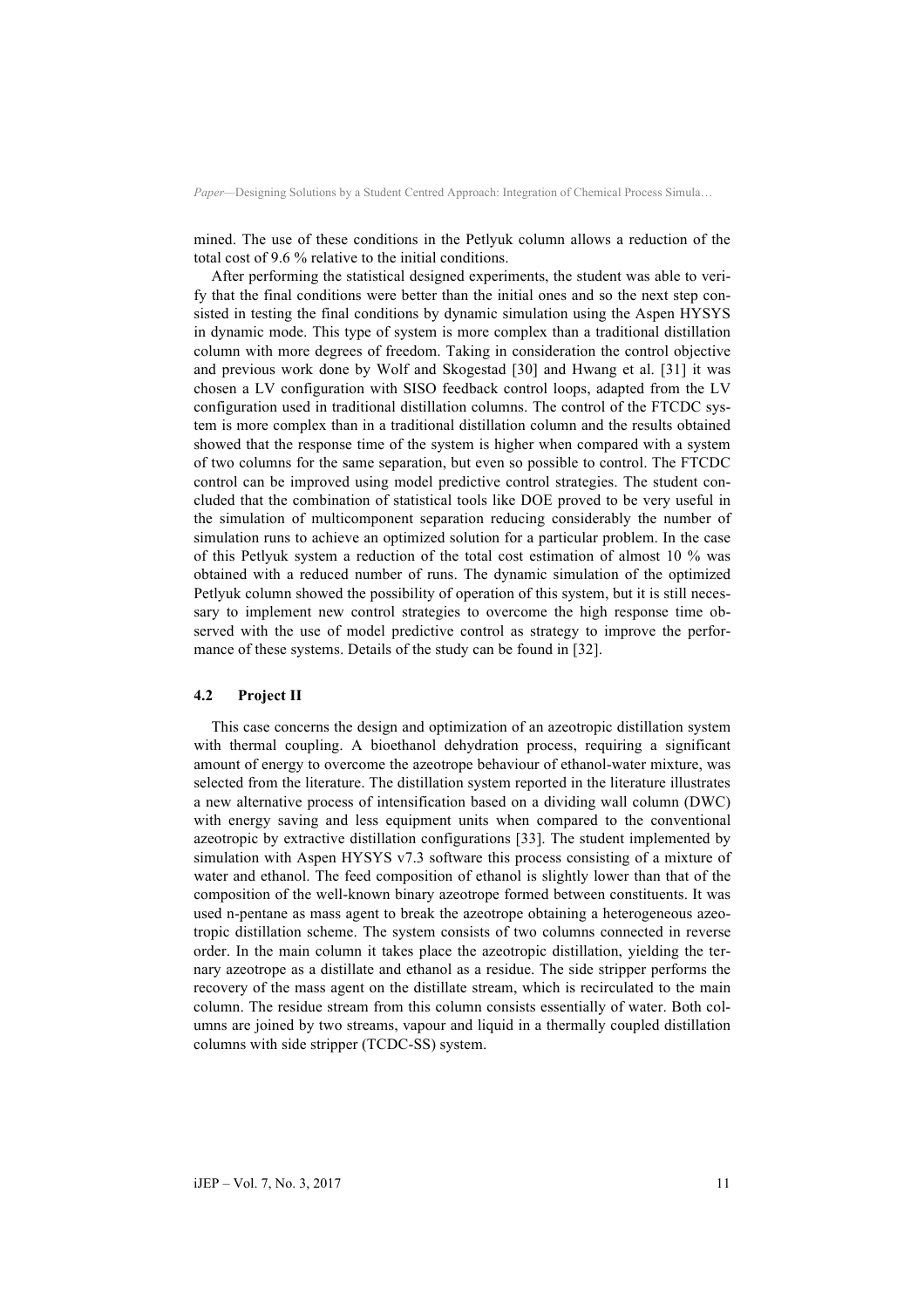After establishing the initial conditions of the system the student selected by hands on approach the factors to optimize namely structural and operational factors and the response variable, using the guidelines for designing experiments. Twelve factors were identified in order to optimize the system consisting of seven structural factors and five operational factors. With 12 factors, the number of runs required to perform a full factorial design  $(2^{12})$  would require 4096 simulations, which would be unfeasible, due to the huge time required. However, the objective was to obtain information on the main effects and low order interactions and so a fractional factorial design would serve the purpose with the benefit of the reduced number of simulations to perform. Thus, a fractional factorial design  $2_{\text{IV}}^{(12-7)}$  was adopted, obtaining a design matrix of 32 of experiments by simulation without replication [34].

With this design the 32 simulations were performed making changes in the structural and operating variables and the corresponding changes in the response variable (i.e. the respective total (investment plus operative) annualized costs for the several experiments, obtained through the Aspen Economic Evaluation.

To analyse the data from the fractional factorial design the analysis of variance (ANOVA) was used. Optimization was performed in a sequential procedure with the method of steepest descent moving sequentially along the direction of the maximum decrease in the response.

Fig. 3 presents the total cost starting with the base case (i.e. initial conditions), the case study reported in the literature, by implementation of the conditions of the work [33] followed by the sequential designed experiments achieving a cost reduction of 32.1 %. The student was able to conclude the benefits of Integrating Design of Experiments and Simulation with Aspen HYSYS in order to improve Distillation Systems and with this procedure it was possible to reach a huge reduction of costs for the separation process of ethanol water mixture through azeotropic distillation.



The work levels of the improved system obtained by simulation in steady state were then tested by dynamic simulation. The goal of dynamic simulation is to verify if the system meets the designed objectives ensuring the specification in terms of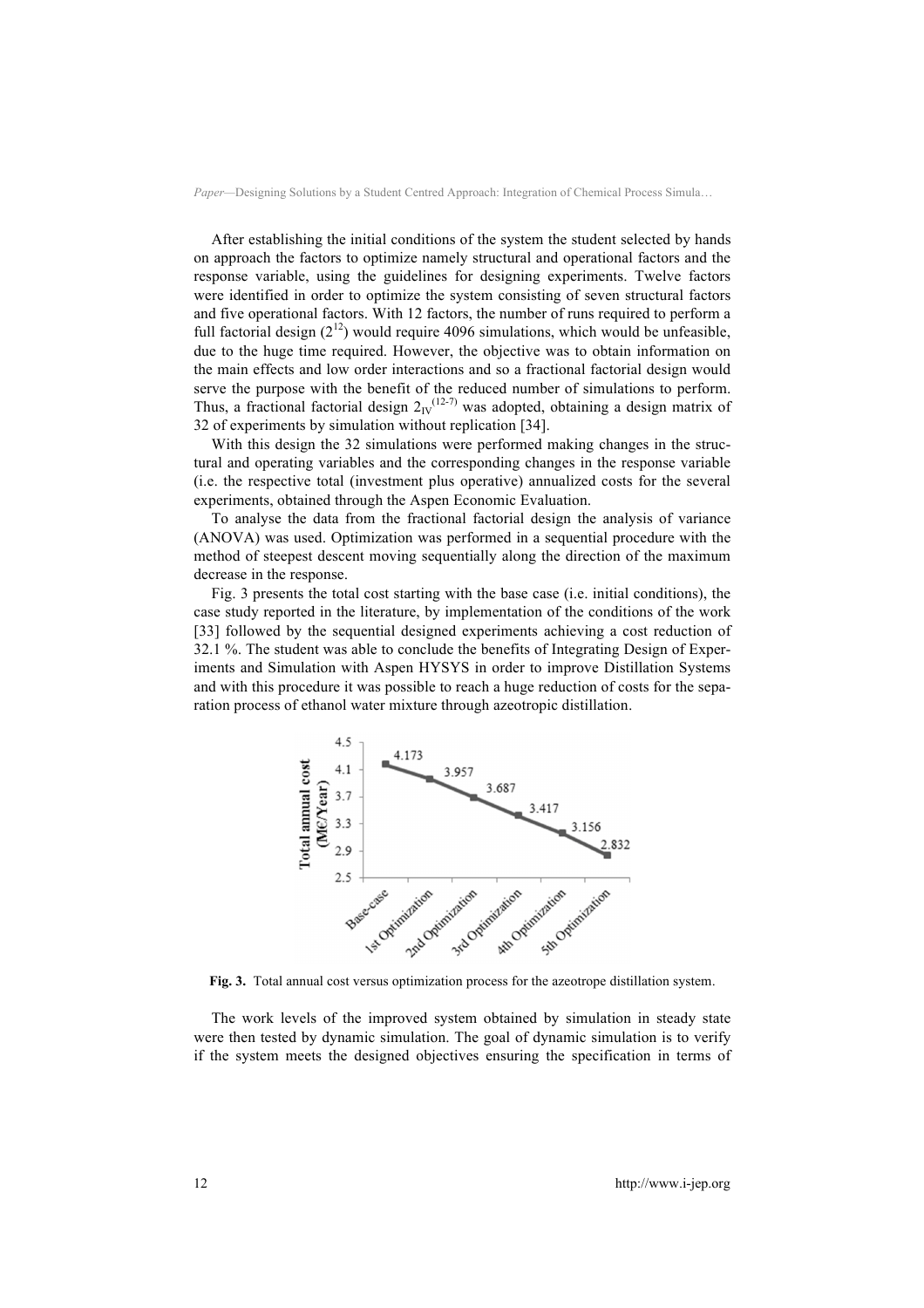purity of the product of interest (ethanol). In order to make the transition from steady state to dynamic and perform the analysis of controllability it is required to perform some actions and changes concerning the process diagram created for the steady state and set an appropriate control strategy according to Aspen HYSYS - Dynamic Modelling Guide V.7.3. The control structure was defined and the applicable control loops introduced. After tuning the various controllers, it was possible to obtain a stabilized system. The student also analysed the overall behaviour of the system due to the introduction of disturbances. It was also possible to implement a control structure that allowed an adequate response in relation to the introduced disturbances, proving that the final conditions are feasible [35].

# **5 Evaluation of the projects and impact on students learning**

#### **5.1 Evaluation of the projects**

Each final project was performed by one student according to the rules of the master project and each student presented a written report, which was evaluated by a jury and also an oral presentation in order to defend the project in a public presentation. The key elements that the students had to demonstrate in their master project include: a) Were the objectives clearly stated?; b) Was the problem clear and well defined?; c) Has the design, modelling and analysis been clearly understood?; d) Are the results technically and economically feasible?; e) Are the conclusions effective?; f) Was the content well organized?; g) Was there an appropriate use of engineering tools necessary to engineering practice?; h) Was the message clearly delivered?

Each written report was evaluated by a jury with respect to the content and quality of the project. The jury evaluated the extent to which the research is innovative (i.e. contribution to a concrete system design new or improved one, the creativity and independence of the student in the introduction of new or improved concepts), the application of the correct research and methodologies, the extent to which the research proposal has been met, the relevance of the project (i.e the applicability in practice, ability to put the research in context).

The independence and professional skills of the students were evaluated (e.g. independence, assimilation of feedback, communication skills, cooperation) as well as the students' attitude to reinforce individual development, the commitment and enthusiasm with the project and the reflection upon their own work.

Each student's oral presentation has also been evaluated by the corresponding examination panel concerning the ability to communicate effectively (e.g. if the message is coming across, if the student has a captivating way of presenting concerning verbal capabilities as well as posture), insight in subject matter and coherence between different parts of the project (i.e. knowledge concerning contemporary analytical, computational and experimental practices, know how in chemical process simulation software, and the skills in statistical experimental design, planning, conducting the experiments and the statistical analyses of the results).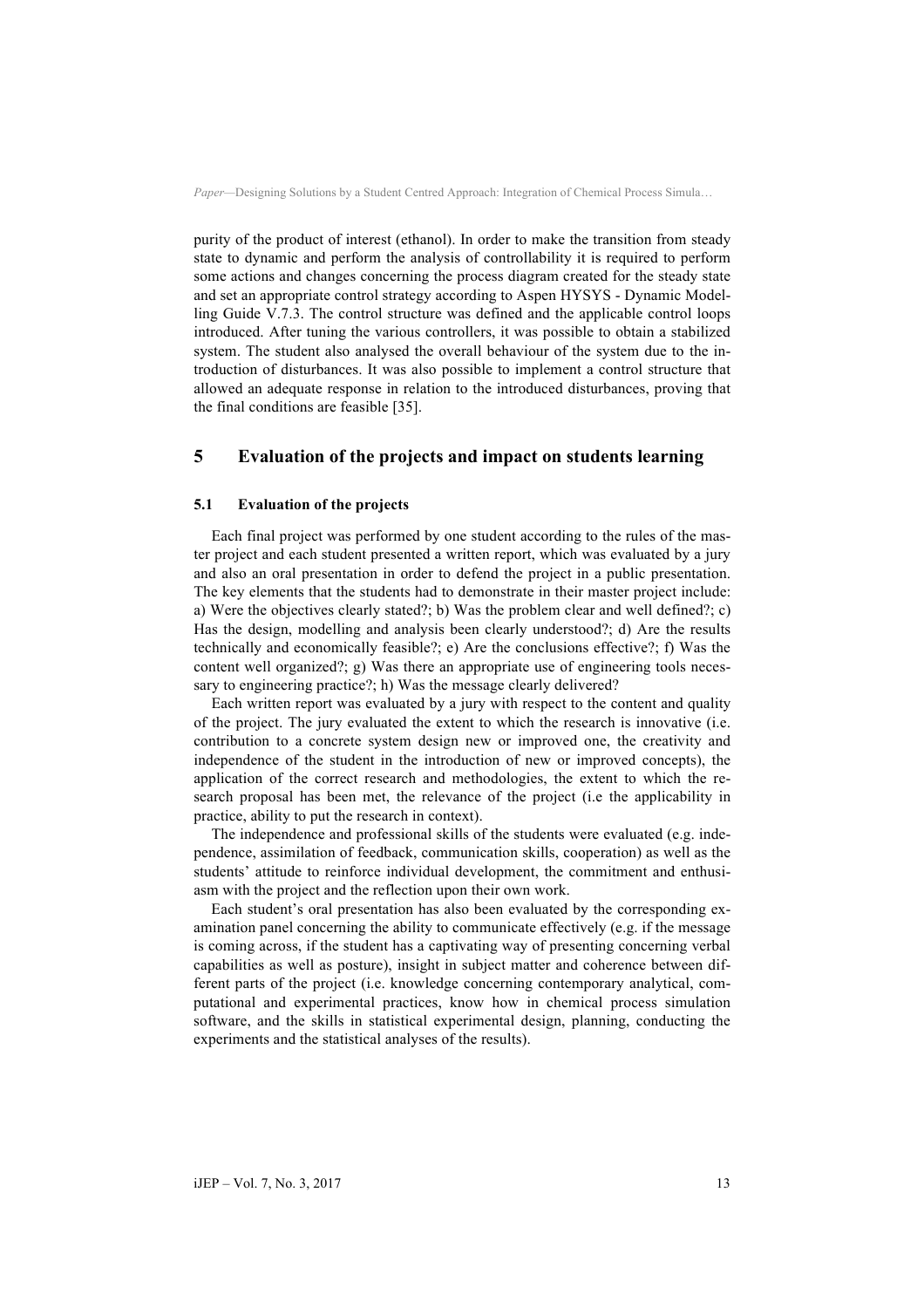The two examples of master projects described provided the students an opportunity to demonstrate acquired competences and skills concerning design, analysis, and control of advanced chemical processes. This includes abilities in requirements such as:

a) Familiarity with statistics in real application environment;

b) Competences in experimental design, data collection and data analysis;

c) An ability to work professionally in chemical systems areas including the design analysis and improvement of such systems;

d) Skills in the use of computational tools and

e) Independent thinking, creativity and ability to tackle advanced chemical engineering problems in real contexts.

#### **5.2 Impact of the projects on students learning**

The methodology used in both projects had a great impact on both students especially due to the hands on approach in statistical experimental design techniques and optimization, and also to the use of process simulators. The work had a great impact on student´s efforts to accomplish the tasks. According to students´ opinions the methodology followed was very helpful in order to increase their ability to work independently. The students exhibited a good attitude during the progress meetings and revealed active reflection upon their own work. The work also had a great impact in raising the communication ability of the students because the students felt stress-free in reporting the progress on intermediate steps. The students found the methodology very useful as reported by the comments they made during the project and also during the discussion of the project. The comments were very positive and some of their remarks are summarized below:

"I found the use of statistical design of experiments very challenging because I had no previous experience on using these type of statistical tools during my course"

"I found the project very challenging mainly due to the objective of optimizing a system that was already published in literature and I was afraid that there was not much space in order to further improve the system, which came to be a wrong thought".

"The implementation of the system to optimize was useful and allowed to apply my Aspen HYSYS skills"

"I learn by hands on approach how to plan and perform the experiments and I think that DOE will be useful in my future profession"

"I learned to model dynamic processes and this is likely to have much interest in the future as an engineer".

"I found very challenging looking for the information needed in order to solve the problem in hands"

"I improved my skills in simulation with Aspen HYSYS concerning the conceptual design of distillation schemes for the separation of chemical mixtures"

The comments of the students were very informative and in line with the objectives of each project. The students found very enriching using statistical experimental design techniques along with simulation using Aspen HYSYS by hands on approach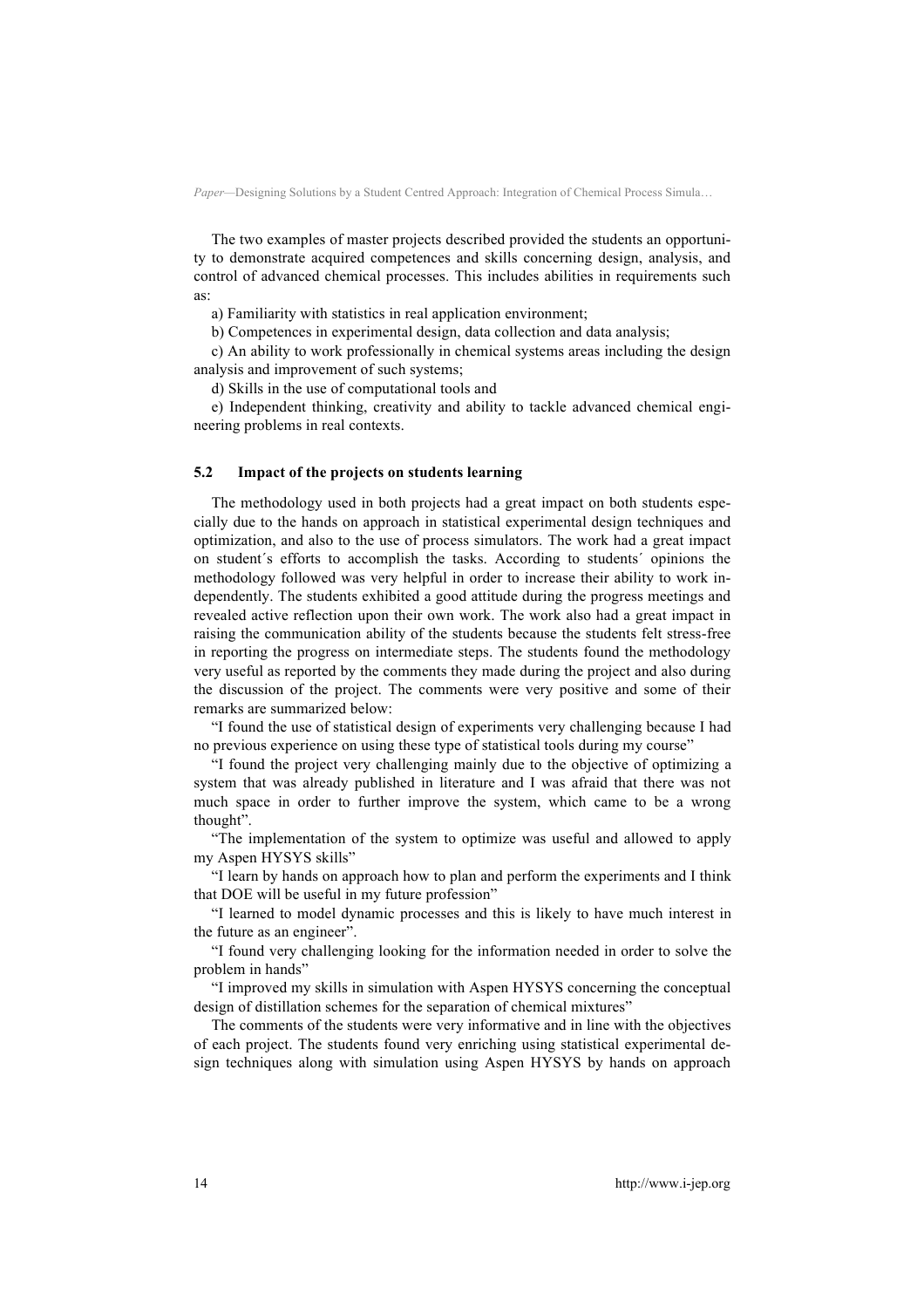procedure and they were able to plan and perform the experiments using the right research and design methodologies.

#### **6 Conclusions**

This kind of inductive teaching and learning showed very enriching because it imposed more responsibility to the students for their own learning. In fact, students build their own thinking, discussed questions with the teachers and solved problems by an active learning process. The teachers guided the process without controlling the students´ choices and that is an important issue to have into consideration. This is in accordance with de Graaff and Mierson [36] and Margetson [37] which refer that the role of the teacher is very challenging involving more than just subject knowledge. The students followed the orientations of the teachers but they were responsible for their decisions meaning that they decided how to implement the systems and the methods to use in order to optimize the systems. Students recognised the problem under study and were able to realize the complexity of the systems. The optimization of complex and real problems help them to develop content knowledge as well as problem solving, reasoning and self-assessment skills. The students realized that they were also acquiring the skills needed to be successful in the field because they had a clear picture of the role that chemical engineers may have in improving the performance of the processes and recognized the relevance of undertaking engineering activities in a way that contributes to sustainable development. Students also understood that computer software process simulation tools are essential for providing fast and, as much as possible, accurate solutions. Aspen HYSYS software for process simulation enabled simple and quick conceptual design of distillation structures in order to make separations of chemical mixtures being crucial in the design, analysis and evaluation of the processes. Both students found very enriching the fact of being able to identify the factors to optimize and select the response variable to measure and also to plan and develop the simulation runs and statistical analysis by themselves, evaluating and deciding which runs to perform in order to optimize the examples selected from the literature. The students found very motivational taking their own decisions concerning the procedure for moving sequentially along the direction of the costs minimization. The students also found very useful the knowledge they got in factorial and fractional factorial designs particularly the usefulness of these designs for screening the variables in the distillation system and determining those that are more important. They learned how to analyze the data from factorial designs and how to test the model adequacy for factorial designs.

The students felt the approach very useful to enrich their technical knowledge in relevant areas of chemical engineering increasing their expertise in tools which are widely-used across the industry to model steady-state or dynamic processes and to perform studies in order to optimize the systems. They also found that the work developed helped them to be conscious about the information they need to know to solve the problem in hands, about the strategies to use in order to optimize the sys-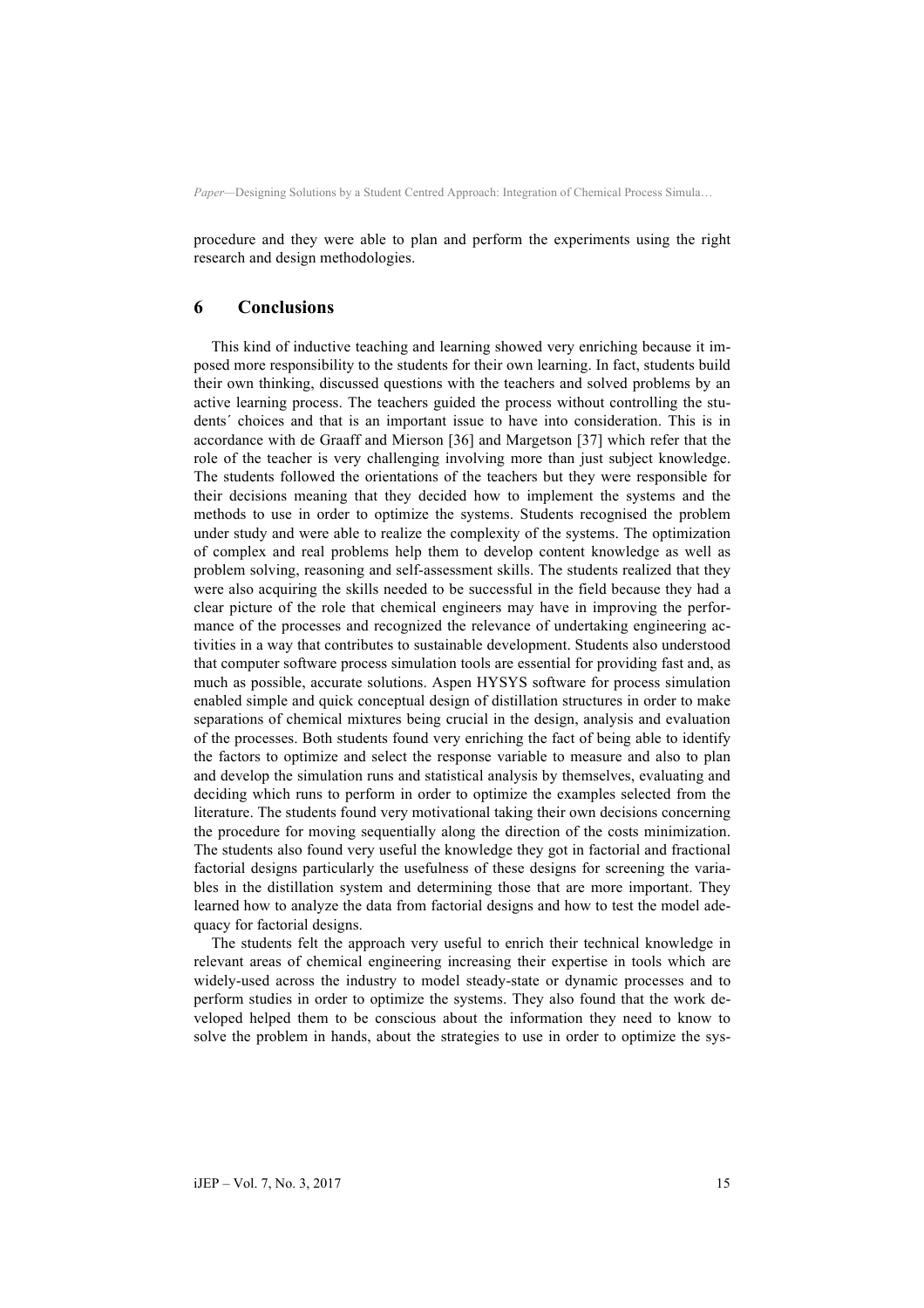tems and above all allowed them to see the impact of the engineering solutions they reached.

From the teachers' perspective it was very important that students could learn by a hands on approach procedure how to improve a process with designed experiments. The simulation of distillation systems with tools, like Aspen HYSYS that the students already knew from some curricular units taught in the course was a starting point to deal with statistical experimental design in order to optimize a system published in the literature.

The use of such tools associated with real cases allows students to see how useful statistics can be in their late careers in industry. The students improve their skills in problem analysis being able to convert an engineering problem into statistical terms from which appropriate solutions can be chosen.

From the teachers' viewpoint it is advantageous to integrate DOE with process simulation tools because it can overcome some issues related with available financial resources to explain and training this type of statistical techniques. Globally the methodology was very helpful to promote self-directed learning and the adoption of a deep approach to learning where the students assumed a high level of responsibility for their own learning.

This kind of projects allows students to contact with industrially relevant separation processes and were a good opportunity that the students fully used to act as engineers applying their scientific and technical knowledge to successfully optimize distillation systems.

Due to the success of this type of procedure it is worth to apply to other type of systems and also to other type of chemical operations meaning that the work will have a potential impact on a wider public and can be placed in a wider educational context.

### **7 References**

- [1] R. Clift, R. (2006). Sustainable development and its implications for chemical engineering. Chem. Eng. Sci., 61(13): 4179–4187 https://doi.org/10.1016/j.ces.2005.10.017
- [2] Glassey, J. and Haile, S. (2012). Sustainability in chemical engineering curriculum. Int. J. Sustain. High. Educ., 13(4): 354–364 https://doi.org/10.1108/14676371211262308
- [3] Henley, E.J., Seader, J.D. and Roper, D.K. (2011). Separation process principles, 3rd ed. **Wiley**
- [4] Speight, J.G. (2014). The Chemistry and Technology of Petroleum, 5th ed. CRC Press
- [5] Kiss, A.A. (2014). Distillation technology still young and full of breakthrough opportunities. J. Chem. Technol. Biotechnol., 89(4): 479–498 https://doi.org/10.1002/jctb.4262
- [6] Kiss, A.A. (2013). Advanced Distillation Technologies: Design, Control and Applications. Chichester, UK: John Wiley & Sons, Ltd https://doi.org/10.1002/9781118543702
- [7] ABET, Accreditation board of engineering and technology. (2016-2017). Criteria for accrediting engineering programs. http://www.abet.org/wp-content/uploads/2015/10/E001- 16-17-EAC-Criteria-10-20-15.pdf
- [8] Michael, J. (2006). Where's the evidence that active learning works? Adv. Physiol. Educ., 30(4): 159–67 https://doi.org/10.1152/advan.00053.2006
- [9] Lambert, N.M. and McCombs, B.L. (1998). How students learn: reforming schools through learner-centered education. Washington DC.: American Psychological Association https://doi.org/10.1037/10258-000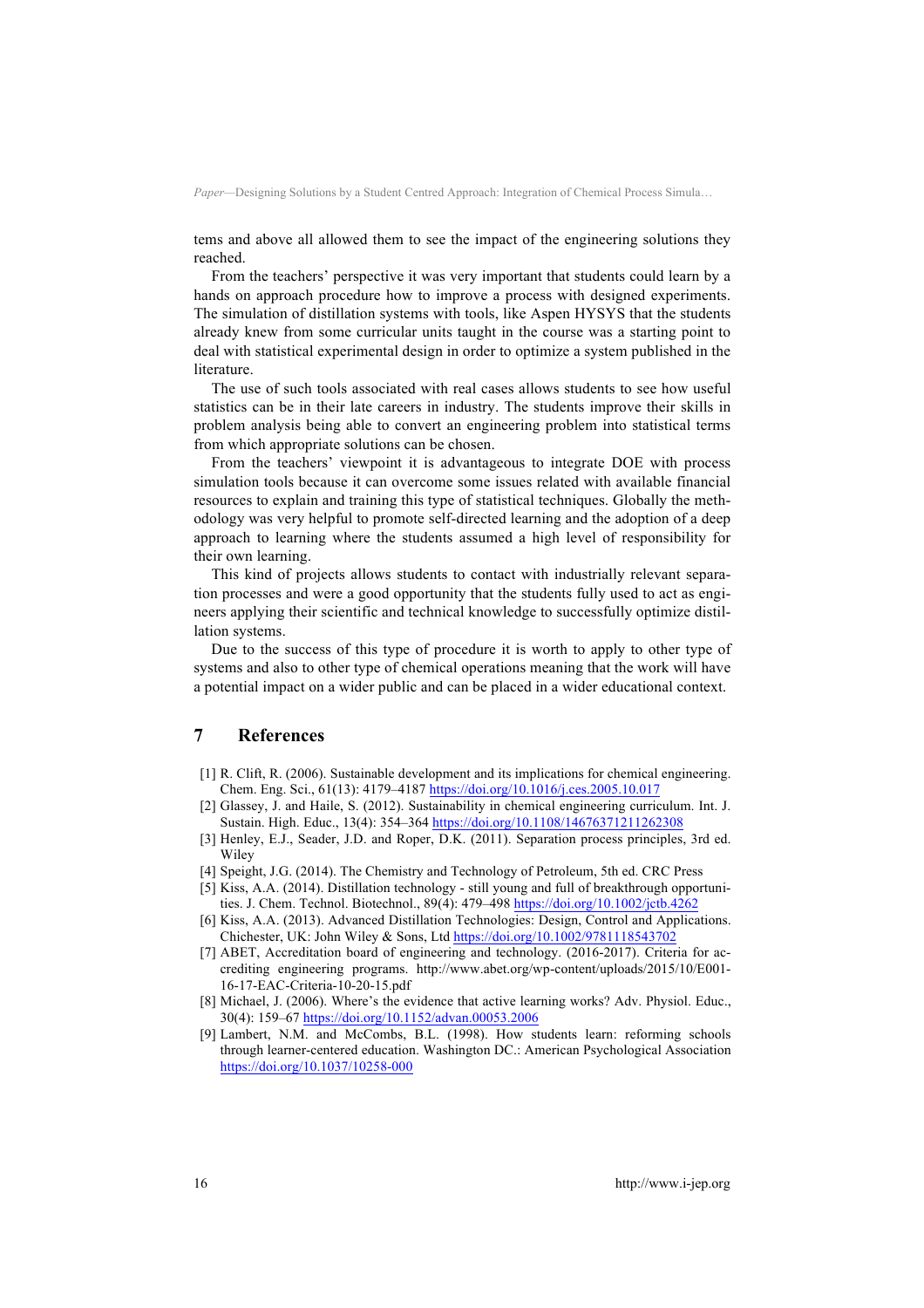- [10] Bransford, D., Brown, A.L., Cocking, R.R., Donovan, M.S. and Pellegrino, J.W. (1999). How People Learn - Brain, Mind, Experience, and School. Expanded Ed. Washington DC: National Academy Press
- [11] Handelsman, J., Ebert-May, D., Beichner, R., Bruns, P., Chang, A., Dehaan, R., Gentile, J., Lauffer, S., Stewart, J., Tilghman, S.M. and Wood, W.B. (2004). Scientific Teaching. Source Sci. New Ser., 304(23): 521–522
- [12] Cooper, J.L., MacGregor, J., Smith, K. and Robinson P. (2000). Implementing small-group instruction: Insights from successful practitioners. New Dir. Teach. Learn., 2000(81): 63– 76 https://doi.org/10.1002/tl.8105
- [13] Felder, R.M. and Brent, R. (2003). Designing and teaching courses to satisfy Engineering Criteria 2000. J. Eng. Educ., 92(1): 7-25 Felder and Brent (2003)
- [14] Bloom, B.S. and Krathwohl, D. R. (1956). Taxonomy of Educational Objectives: The Classification of Educational Goals, by a committee of college and university examiners. Handbook I: Cognitive Domain. NY, NY: Longmans, Green
- [15] Anderson, L. W., Krathwohl, D. R., Airasian, P. W., Cruikshank, K. A., Mayer, R. E., Pintrich, P. R., Raths, J. and Wittrock, M. C. (2001). A Taxonomy for Learning, Teaching, and Assessing: A Revision of Bloom's Taxonomy of Educational Objectives. Allyn & Bacon. Boston, MA (Pearson Education Group)
- [16] Glassey, J., Novakovic, K. and Parr, M. (2013). Enquiry based learning in chemical engineering curriculum supported by computer aided delivery. Educ. Chem. Eng., 8(3): e87– e93 https://doi.org/10.1016/j.ece.2013.06.003
- [17] Bradstreet, T.E. (1996). Teaching Introductory Statistics Courses so That Nonstatisticians Experience Statistical Reasoning. Am. Stat., 50(1): 69–78
- [18] Garfield, J.B. (1995). Respondent: 'How should we be teaching statistics? Am. Stat., 49: 18–20 https://doi.org/10.1080/00031305.1995.10476105
- [19] Moore, D.S. (1997). New Pedagogy and New Content: The Case of Statistics. Int. Stat. Rev., 65(2): 123 https://doi.org/10.1111/j.1751-5823.1997.tb00390.x
- [20] Vosniadou, S. (2003). Exploring the relationships between conceptual change and intentional learning, in Intentional Conceptual Change, Sinatra, G.M. and Pintrich, P.R. (Eds.). L. Erlbaum, pp. 377–406
- [21] Garfield, J. (2002). The challenge of developing statistical reasoning. J. Stat. Educ., 10(3):  $1 - 10$
- [22] Luyben, W.L. (2006). Distillation Design and Control Using AspenTM Simulation. Hoboken, NJ, USA: John Wiley & Sons, Inc. https://doi.org/10.1002/0471785253
- [23] Tanco, M., Viles, E., Jesus Álvarez, M. and Ilzarbe, L. (2010). Why is not design of experiments widely used by engineers in Europe? J. Appl. Stat., 37(12): 1961–1977 https://doi.org/10.1080/02664760903207308
- [24] I. M. João and J. M. Silva, "Student engagement with statistical design of experiments by active learning projects," in 2nd International Conference on Higher Education Advances, HEAd'16, 2016, pp. 203–210.
- [25] Gijselaers, W.H. (1996). Connecting problem-based practices with educational theory. New Dir. Teach. Learn., 1996(68): 13–21 https://doi.org/10.1002/tl.37219966805
- [26] Caballero, J.A. and Grossmann, I.E. (2006). Structural considerations and modelling in the synthesis of heat-integrated-thermally coupled distillation sequences. Ind. Eng. Chem. Res., 45(25): 8454–8474 https://doi.org/10.1021/ie060030w
- [27] Triantafyllou, C. and Smith, R. (1992). The design and optimisation of fully thermally coupled distillation columns: Process design. Chem. Eng. Res. Des., 70: 118–132
- [28] Montgomery, D.C. (2012). Design and Analysis of Experiments, 8th ed. Hoboken, NJ: Wiley
- [29] Towler, G.P. and Sinnott, R.K. (2008). Chemical engineering design: principles, practice and economics of plant and process design. Burlington, MA: Elsevier